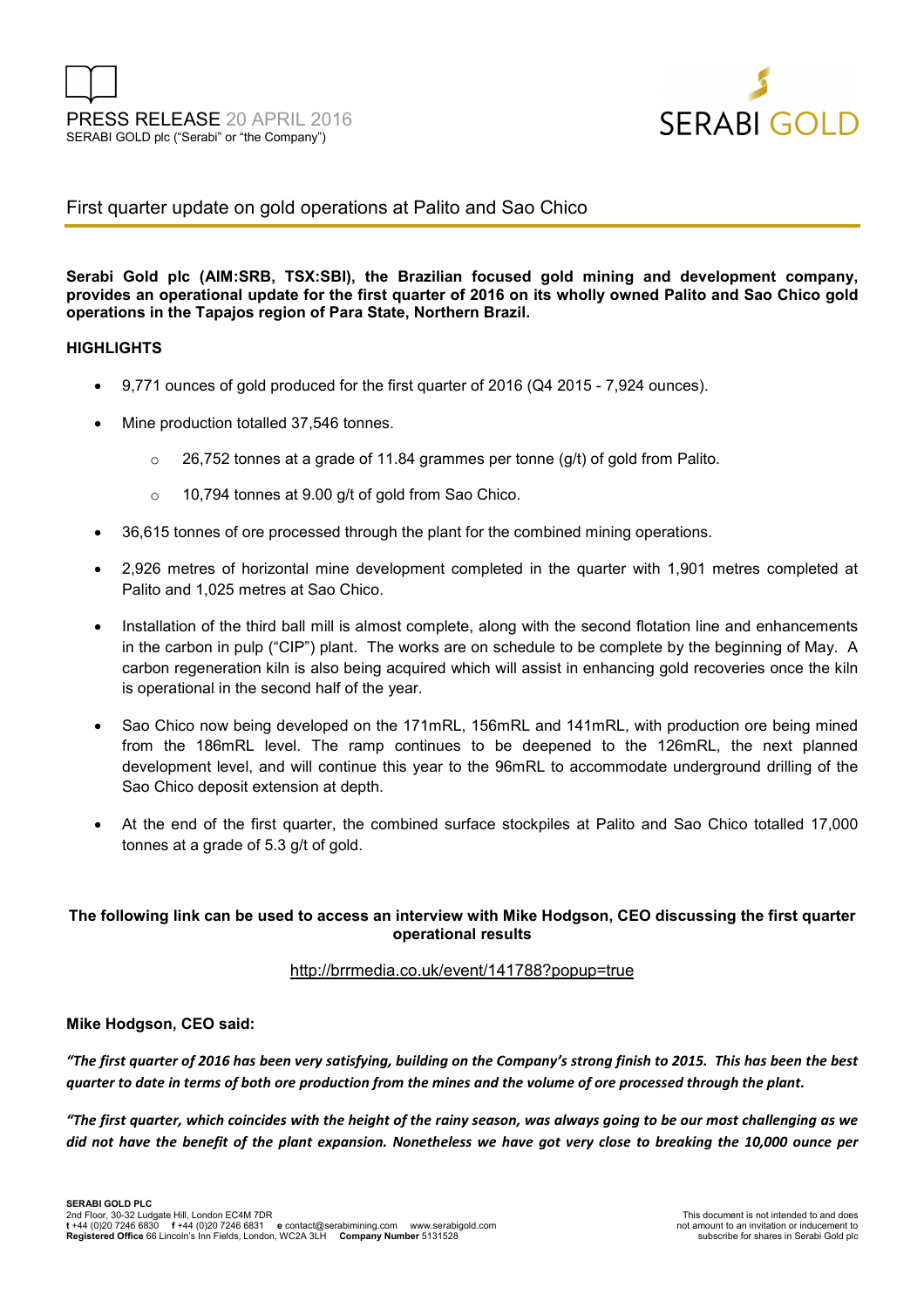PRESS RELEASE 20 APRIL 2016 SERABI GOLD plc ("Serabi" or "the Company")



*quarter threshold which is an excellent result and comfortably in-line with our guidance of 37,000 ounces for the year as a whole.* 

*"As I observed at the end of the last quarter, with Palito now very much in regime, new sectors are being opened up and this always creates options and flexibility, an essential part of any underground mining operation. Mined grades achieved for the quarter continued to be around 10 g/t of gold which has been the case for the past two years, and serves to illustrate the focus on quality that we employ through our selective mining approach.* 

*"The lateral expansion of the Palito Mine, completed at the end of 2015, has opened up the Senna and Chico da Santa sectors. Senna especially is returning some very encouraging mineable grades to date. Underground diamond drilling is being used to evaluate numerous known, but underexplored veins and together with these two new sectors, we hope to open up numerous new mining faces in the upper levels. These have the advantage of being in close proximity to existing mine infrastructure and will not require any new ramp development.* 

*"At Sao Chico, ore development and production is now ongoing on a number of levels notably the 186mRL, 171mRL, 156mRL and now 141mRL. As explained last quarter, the vein is a 1.5 metre to 4.0 metre wide alteration zone, which itself is structurally continuous. However, the gold grades within this alteration zone are quite erratic and are hosted in four steeply plunging pay-shoots. In these pay-shoots, the grades are often truly spectacular, very often being in excess of 100 g/t of gold. Outside the pay-shoots the vein is continuous but with low gold grades and as a result it is unavoidable that, as the mine development passes between the pay- shoots, lower grade ore has to be mined. The central pay-shoot is the most established of these four high grade shoots, and is some 100 metres long. We have, and will continue to focus in the near-term, on developing this part of the Main Vein, and are now enjoying some consistent higher grade development ore as a result. We will not lose access to the other pay-shoots along strike, and these will be developed later in the year.* 

 *"As reported last quarter, the plant is being further expanded to allow the processing of significant surface ore stockpiles. The stockpiles have been accumulated as a result of the overall limitations in the capacity of the gold processing plant. The planned improvements are all expected to be completed and operational by 1 May 2016, as originally scheduled. Following their completion we anticipate that plant processing capacity could be increased from the current levels of throughput of 380-400 tonnes per day (tpd) to over 500 tpd. This will be in excess of mine production levels, allowing the stockpiles to be depleted and, importantly for the longer term, also creating surplus capacity to catch up any lost production caused by unplanned stoppages."* 

## **Results**

Total production for the first quarter of 2016 was 9,771 ounces<sup>(1)</sup> of gold, generated from the processing of the run of mine ("ROM") ore from the Palito and Sao Chico Mines, combined with the Palito surface coarse ore and the stockpiled flotation tailings accumulated from Palito mine production in 2014.

Gold production for the first quarter came from the processing of 36,615 tonnes of hard rock ROM ore from the Palito and Sao Chico Mines with an average grade of 8.58 g/t of gold. The total mined ore for the same period was 35,610 tonnes with an average grade of 9.52 g/t of gold. In addition to the ROM ore, an additional 4,699 tonnes of flotation tailings with a grade of 2.90 g/t of gold was processed through the cyanidation plant.

At 31 March 2016, there were coarse ore stocks of approximately 17,000 tonnes with an average grade of 5.3 g/t of gold, and approximately 31,000 tonnes of flotation tails with an average grade of 2.5 g/t of gold. The current plant expansion, scheduled for completion by 1 May 2016 this year, is expected to provide sufficient incremental capacity to process most of this stockpiled material during the remainder of 2016.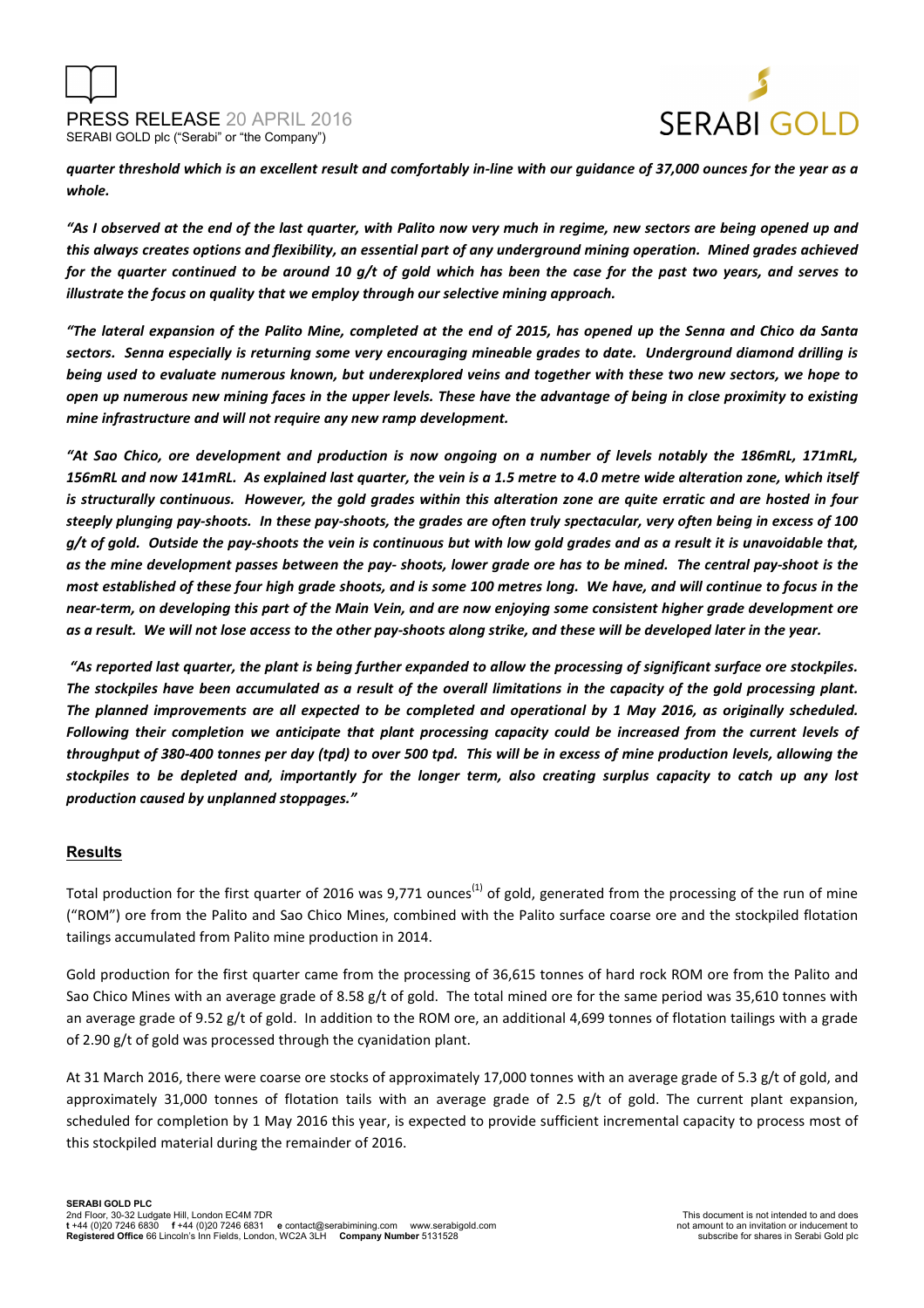



Approximately 1,900 metres of horizontal development has been completed during the quarter at the Palito Mine, of which 1,064 metres is represented by ore development, with the balance being on the development of ramps, cross cuts and stope preparation.

At the Sao Chico Mine a total of 1,025 metres of horizontal development was completed, of which 447 metres represented ore development, with much of the balance being ramp development and cross cuts reflecting the on-going deepening of the mine.

The Sao Chico Mine returned its best quarterly results to date, with over 8,800 tonnes of ore, at a grade of 9.61 g/t of gold, being extracted. Most of this ore is being generated from development mining, and this will remain the case until the second half of the year.

#### **2016 Guidance**

The Company expects to produce 28,000 ounces of gold during 2016 from the processing of Palito ROM and the Palito stockpiles. With the Sao Chico Mine now under development, the Company also anticipates production of 9,000 ounces of gold from ore mined at Sao Chico, and as a result, remains confident of achieving its production forecast of 37,000 ounces of gold for the year with an All-In Sustaining Cost of between US\$840 to US\$870 per ounce.

|                                       |                     | Quarter 1<br>2015 | Quarter 1<br>2014 |
|---------------------------------------|---------------------|-------------------|-------------------|
| Horizontal development<br>- Palito    | Metres              | 1,900             | 1,825             |
| Horizontal development<br>- Sao Chico | Metres              | 1,025             | n/a               |
| Horizontal development -<br>Total     | <b>Metres</b>       | 2,925             | 1,825             |
| Mined ore - Palito                    | Tonnes              | 26,752            | 32,504            |
|                                       | Gold grade<br>(g/t) | 11.84             | 10.51             |
| Mined ore - Sao Chico                 | Tonnes              | 10,794            | n/a               |
|                                       | Gold grade<br>(g/t) | 9.00              | n/a               |
| Mined ore - Total                     | Tonnes              | 37,546            | 32,504            |
|                                       | Gold grade<br>(g/t) | 11.02             | 10.51             |
| Milled ore                            | Tonnes              | 36,615            | 30,384            |
|                                       | Gold grade<br>(g/t) | 8.58              | 8.52              |
| Gold production <sup>(1)(2)</sup>     | <b>Ounces</b>       | 9,771             | 7,389             |

 **SUMMARY PRODUCTION STATISTICS FOR THE QUARTER ENDED 31 MARCH 2016 (Palito & Sao Chico)** 

(1) Gold production figures are subject to amendment pending final agreed assays of the gold content of the copper/gold concentrate and the gold bullion when smelting and refining processes are completed.

(2) Gold production totals for 2016 include treatment of 4,699 tonnes of flotation tails